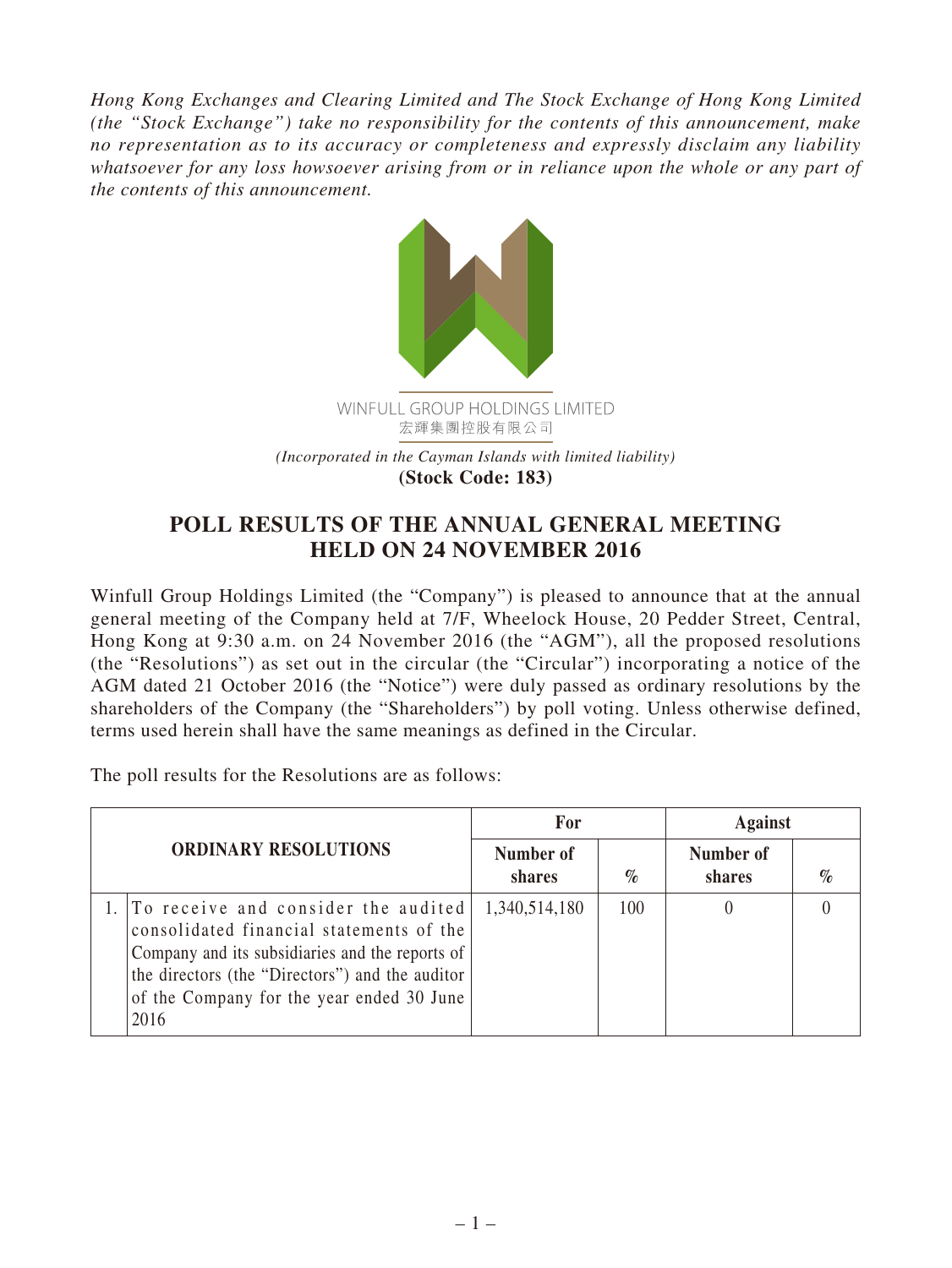|                |                                                                                                                                                        | For                 |        | <b>Against</b>      |          |
|----------------|--------------------------------------------------------------------------------------------------------------------------------------------------------|---------------------|--------|---------------------|----------|
|                | <b>ORDINARY RESOLUTIONS</b>                                                                                                                            | Number of<br>shares | $\%$   | Number of<br>shares | $\%$     |
| 2.             | To re-elect Mr. Lung Hung Cheuk as an<br>(a)<br>independent non-executive Director                                                                     | 1,339,338,180       | 99.912 | 1,176,000           | 0.088    |
|                | To re-elect Mr. Lai Hin Wing Henry as a<br>(b)<br>non-executive Director                                                                               | 1,296,658,180       | 96.729 | 43,848,000          | 3.271    |
|                | To re-elect Mr. Pong Wilson Wai San as<br>(c)<br>an executive Director                                                                                 | 1,340,162,180       | 99.974 | 344,000             | 0.026    |
|                | To authorise the board of Directors<br>(d)<br>(the "Board") to fix the Directors'<br>remuneration                                                      | 1,340,506,180       | 100    | $\theta$            | $\theta$ |
| 3 <sub>1</sub> | To re-appoint BDO Limited as the Company's<br>auditor and authorise the Board to fix its<br>remuneration                                               | 1,340,514,180       | 100    | $\theta$            | $\theta$ |
| 4.             | To grant a general mandate to the Directors<br>to issue, allot and otherwise deal with the<br>Company's shares                                         | 1,296,666,180       | 96.729 | 43,848,000          | 3.271    |
| 5.             | To grant a general mandate to the Directors to<br>repurchase the Company's shares                                                                      | 1,340,506,180       | 100    | $\theta$            | $\theta$ |
| 6.             | To extend the general mandate granted to<br>the Directors to allot, issue and deal with the<br>Company's shares by the amount of shares<br>repurchased | 1,296,658,180       | 96.729 | 43,848,000          | 3.271    |

The description of the Resolutions above is by way of summary only. The full text appears in the Notice. As at the date of the AGM:

- (a) The total number of the Shares in issue and entitling the holder to attend and vote for or against the Resolutions at the AGM: 3,138,500,000.
- (b) The total number of Shares entitling the holder to attend and abstain from voting in favour of the Resolutions at the AGM as set out in Rule 13.40 of the Rules Governing the Listing of Securities on the Stock Exchange (the "Listing Rules"): Nil.
- (c) None of the Shareholders have stated their intention in the Circular to vote against any of the Resolutions at the AGM.
- (d) None of the Shareholders is required under the Listing Rules to abstain from voting on any of the Resolutions at the AGM.

As more than 50% of the votes were cast in favour of the Resolutions, the Resolutions were duly passed as ordinary resolutions of the Company.